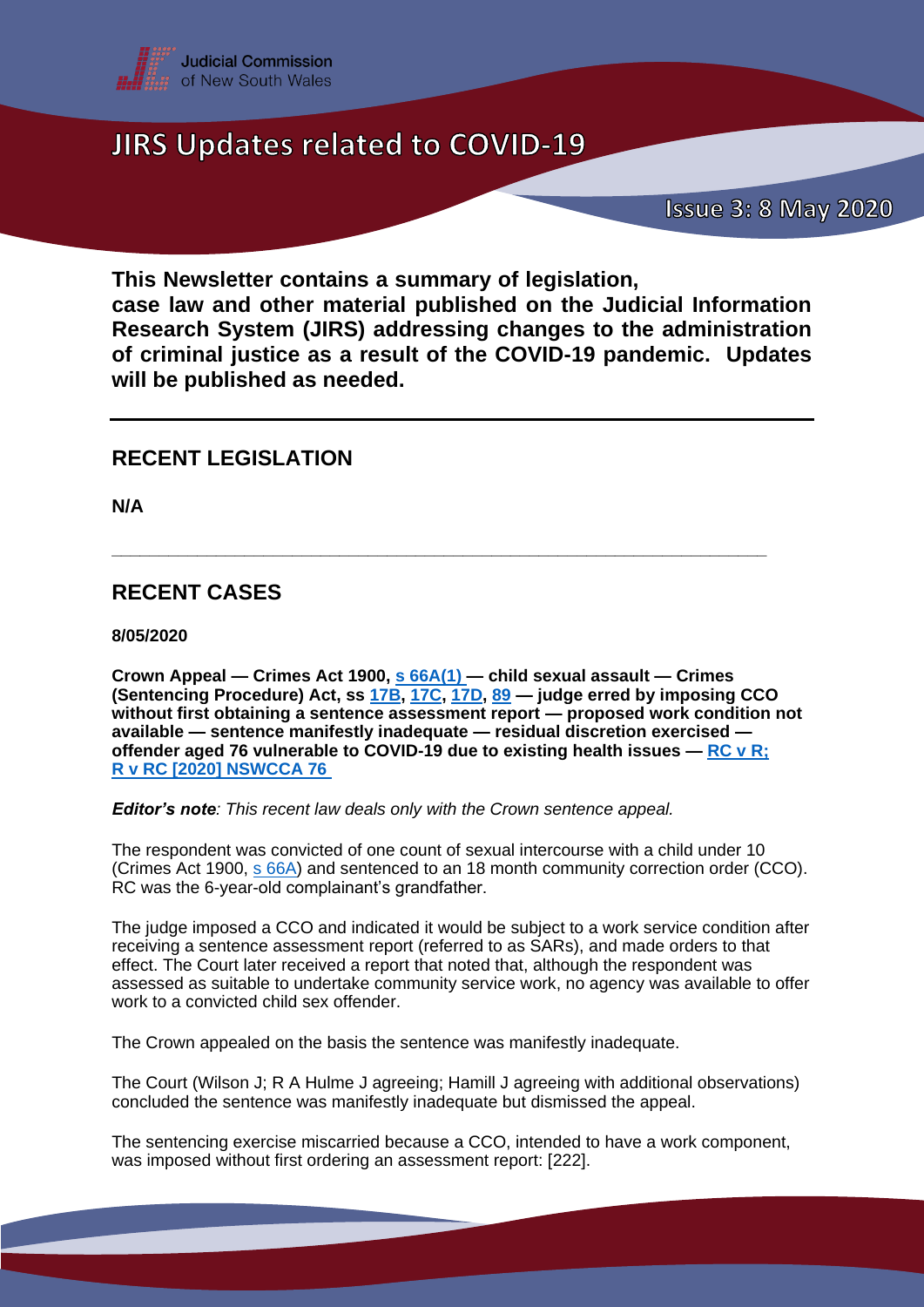

#### *2/*

[Division 4B](https://www.legislation.nsw.gov.au/#/view/act/1999/92/part2/div4b) of Part 2 of the Crimes (Sentencing Procedure) Act makes an assessment report mandatory before imposing some community based sentencing orders. The purpose of an assessment report is made clear by  $s$  17B $(2)$ , which provides that the report "is to assist a sentencing court to determine the appropriate sentence options and conditions to impose on the offender during sentencing proceedings." [Section](https://www.legislation.nsw.gov.au/#/view/act/1999/92/part2/div4b/sec17d) 17D(4) provides, for good reason, that "the sentencing court must not impose a community service work condition on an intensive correction order or community correction order unless it has obtained an assessment report relating to the imposition of such a condition in relation to the offender". The importance of obtaining a report before imposing a community based order is reinforced by  $s$  [89\(4\):](https://www.legislation.nsw.gov.au/#/view/act/1999/92/part7/div3/sec89) [223]-[225].

Had a report been obtained before imposing sentence in accordance with s [17C,](https://www.legislation.nsw.gov.au/#/view/act/1999/92/part2/div4b/sec17c) the judge's consideration of "appropriate sentence options" would have been informed. There are practical reasons why it is important for sentencing courts to comply with s  $17D(4)$  and s  $89(4)$ , as illustrated by this matter, where sentence was passed without any evidence about the respondent's suitability for a work condition, and the availability of work to him. This procedural irregularity resulted in a sentence lower than the sentence his Honour clearly intended to impose: [226]–[228].

For an offence of sexual intercourse with a child under 10, the principles identified in EG v R [2015] NSWCCA 21 at [42], together with the applicable maximum penalty and SNPP, suggest it could only be in the most extraordinary and unusual circumstances that a sentence of full-time imprisonment would not be imposed upon an offender. There were no extraordinary or unusual circumstances in this case: [233]–[234]. It should be understood that sentences of anything less than full-time imprisonment must be exceedingly rare for offences against s 66A, and could only be available where there are wholly exceptional circumstances: [247].

Nothing in either the facts of the offending conduct, or in the respondent's subjective case, justified the sentence imposed: [235].

#### **Effect of COVID-19 and exercise of the residual discretion**

The respondent is particularly vulnerable to COVID-19 infection and mortality due to his respiratory issues, systemic hypertension, kidney disease, and his advanced age. In a closed custodial setting there can be additional challenges in managing the risk of infection: [218]. The respondent's age and respiratory condition, particularly in the present days of a pandemic, would justify a finding of special circumstances pursuant to  $s$  [44\(2\)](https://www.legislation.nsw.gov.au/#/view/act/1999/92/part4/div1/sec44) of the Crimes (Sentencing Procedure) Act, to permit a departure from the ordinary statutory ratio: [251].

Being mindful of the present medical emergency, in these unusual circumstances, the respondent should not be re-sentenced, despite the clear inadequacy of the sentence imposed at first instance: [255].

**\_\_\_\_\_\_\_\_\_\_\_\_\_\_\_\_\_\_\_\_\_\_\_\_\_\_\_\_\_\_\_\_\_\_\_\_\_\_\_\_\_\_\_\_\_\_\_\_\_\_\_\_\_\_\_\_\_\_\_\_\_\_\_\_\_\_\_\_\_**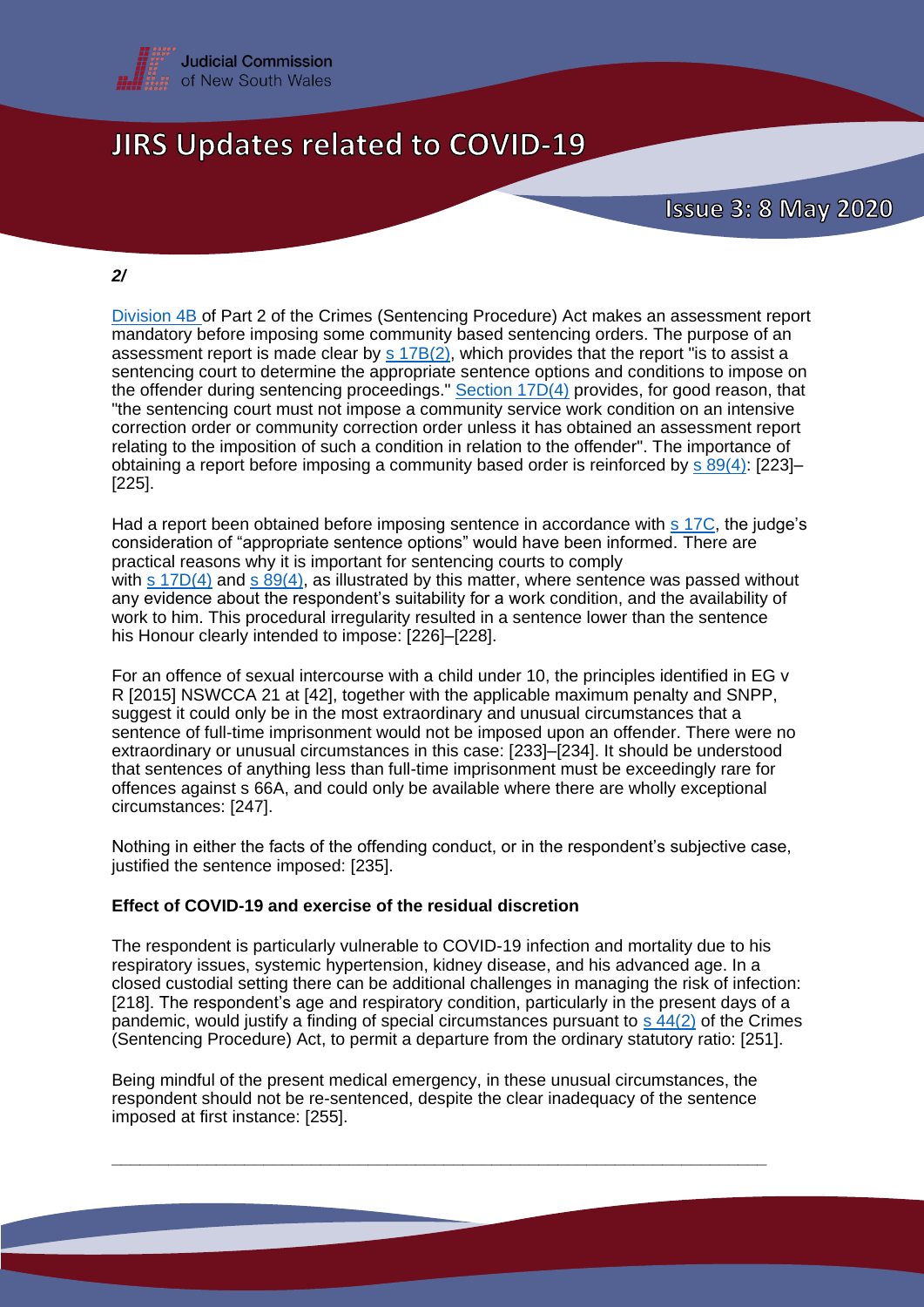

**Issue 3: 8 May 2020** 

*3/*

**23/04/2020**

**Procedure — COVID-19 pandemic — Federal Court civil trial — adjournment application refused — virtual trial would cause some adverse impact on conduct, length and expense of trial — not unfair or unjust for trial to proceed — trial should continue to extent possible within existing public order regulations —** *[Capic v Ford](https://www.judgments.fedcourt.gov.au/judgments/Judgments/fca/single/2020/2020fca0486)  [Motor Company of Australia Limited](https://www.judgments.fedcourt.gov.au/judgments/Judgments/fca/single/2020/2020fca0486)* **[2020] FCA 486**

A class action in relation to allegedly defective gear boxes was listed for hearing in the Federal Court in June 2020. The Respondent sought a six month adjournment due to the COVID-19 pandemic and the limits of technology.

[Section 37M](http://classic.austlii.edu.au/au/legis/cth/consol_act/fcoaa1976249/s37n.html) of the *Federal Court of Australia Act* 1976 provides the overarching purpose of the civil practice and procedure provisions is to facilitate the just resolution of disputes according to law and as quickly, inexpensively and efficiently as possible.

Restrictions in light of the COVID-19 pandemic meant a virtual trial, with practitioners working from home, was the only viable solution. The issue was whether a virtual trial was appropriate in light of s [37M](http://classic.austlii.edu.au/au/legis/cth/consol_act/fcoaa1976249/s37n.html) and fair to the parties.

The Court (Perram J) refused the adjournment, ordering the parties to confer about the conduct of the virtual trial including the platforms to be used at the hearing and how documents should be exchanged.

Although not every case can be heard in a virtual fashion, it is imperative the Court endeavours to facilitate the continuation of the economy and essential services of government while complying with health and public order regulations: [3]–[5], [7]. Ordinarily such an unsatisfactory mode of a trial would not be imposed on a party against its will. But these are not ordinary circumstances and to adjourn the trial because of the pandemic may be to adjourn it for an indeterminate period because there is no guarantee the situation will be better in six months' time. The parties must try their best to make the trial work and if it becomes unworkable then it can be adjourned: [23]–[25].

The difficulties which may be encountered if the trial proceeds virtually include [8]:

- 1. Technological limitations. Where all participants are at home there are going to be some with excellent internet connections and some without. Intermittent internet connections while tiresome, are not insurmountable: [10]. Also, there is the possibility of putting together superior technology solutions because the case is two months out from trial: [11].
- 2. Physical separation of legal teams. The ability for junior counsel to assist senior counsel while in their own homes is degraded. One solution is for counsel to use an instant messaging platform. Whilst this is a poor situation in which to run a trial, it does not mean the trial will be unfair or unjust: [13].
- 3. Expert witnesses. Conferring with witnesses before the trial will be slower, more tedious and more expensive but will not be unfair or unjust: [14].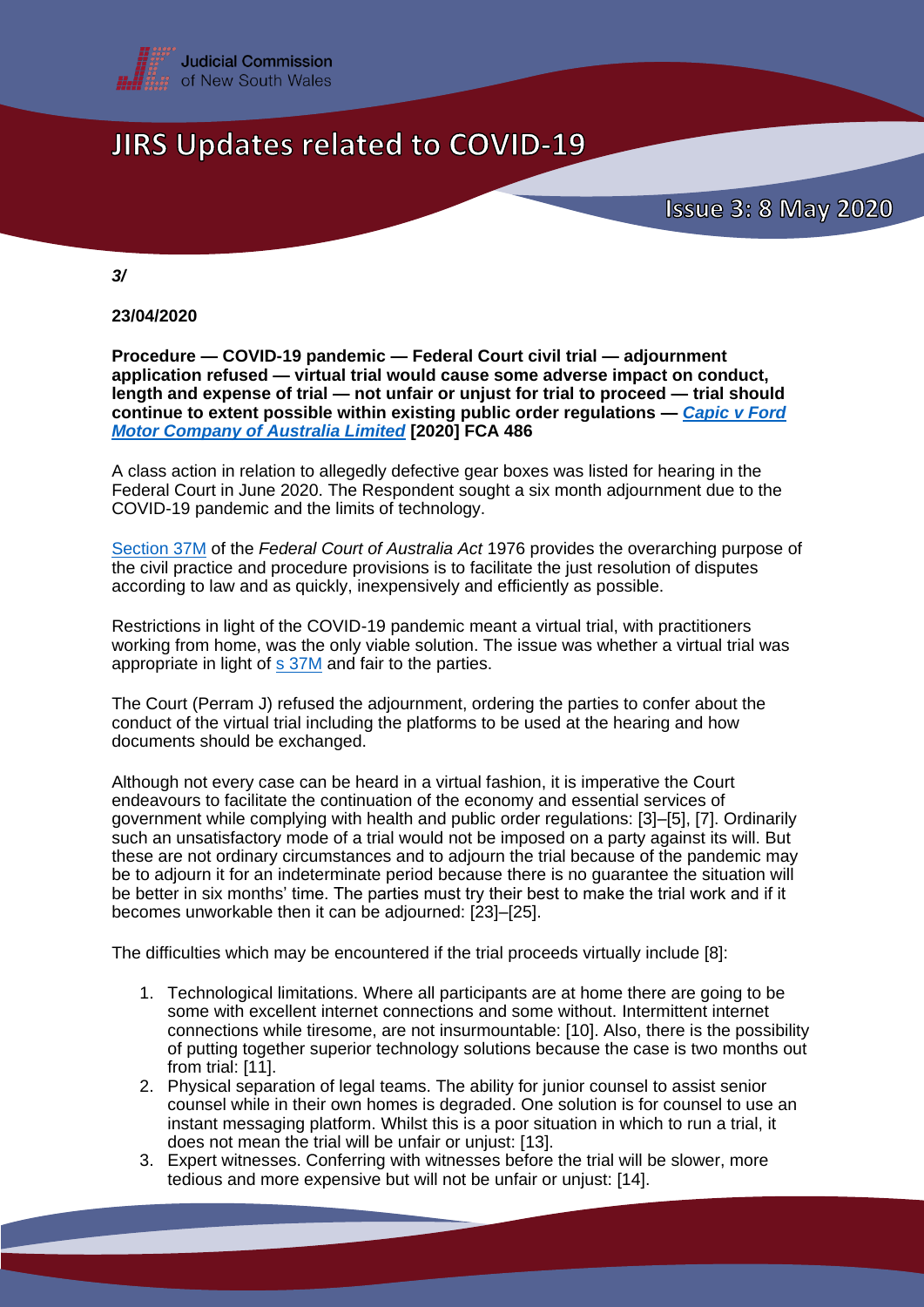

#### *4/*

- 4. Lay witnesses and in particular cross-examination. Many authorities underscore the unsatisfactory nature of cross-examination by video-link. However, those statements were not made in the present climate, nor were they made with the benefit of seeing cross-examination on platforms such as Microsoft Teams, Zoom or Webex. However, difficulties can arise when dealing with objections, by the reduction in the chemistry which may develop between counsel and the witness and the reduction in the proceedings' formality: [19].
- 5. Document management. With the use of digital court books, a virtual courtroom does not impact on this aspect of the hearing. The problem of witness and crossexamination bundles is soluble with services such as Dropbox. While not ideal, it will not result in an unfair or unjust trial: [20].
- 6. Future issues including practitioners or witnesses becoming sick or practitioners with children at home. When these problems arise, they may be addressed by being sensitive to them and making allowances. Although challenging, they are not insurmountable: [21].
- 7. Trial Length and Expense. Conducting a trial in a virtual environment will prolong the hearing and increase its expense: [22]. However, the exhortations to speed, thrift and efficiency in  $s$  [37M](http://classic.austlii.edu.au/au/legis/cth/consol_act/fcoaa1976249/s37n.html) are subject to the rider that this be achieved so far 'as possible': [2].

*Editor's Note: In R v Macdonald; R v E. Obeid; R v [M. Obeid \(No 11\)](http://www.austlii.edu.au/cgi-bin/viewdoc/au/cases/nsw/NSWSC/2020/382.html?_sm_byp=iVV76Lrw3126153s) [2020] NSWSC 382 a criminal trial against three co-accused was adjourned when systematic technical difficulties compromised the right to a fair trial.* 

**\_\_\_\_\_\_\_\_\_\_\_\_\_\_\_\_\_\_\_\_\_\_\_\_\_\_\_\_\_\_\_\_\_\_\_\_\_\_\_\_\_\_\_\_\_\_\_\_\_\_\_\_\_\_\_\_\_\_\_\_\_\_\_\_\_\_\_\_\_**

#### **21/04/2020**

**Sentence appeals — fresh evidence — power of CCA to take judicial notice of presumed effect of COVID-19 when determining if sentence manifestly excessive no error established — no power or principle permits Court to allow sentence appeal when otherwise no error — limitations on power to receive fresh evidence discussed —** *[Borg v R; Gray v R](https://jirs.judcom.nsw.gov.au/nswcca/judgments/2020/2020_NSWCCA_67.html)* **[\[2020\] NSWCCA 67](https://www.caselaw.nsw.gov.au/decision/5e8c12dbe4b0f66047ed8959)**

*Editor's note: This Recent Law item only deals with Ms Borg's appeal and only to the extent that it concerns the COVID-19 pandemic.*

The applicant was convicted after trial of supplying a commercial quantity of methylamphetamine pursuant to s [25\(2\)](https://www.legislation.nsw.gov.au/#/view/act/1985/226/part2/div2/sec25) of the *Drug Misuse and Trafficking Act* 1985.

She was sentenced to 4 years, 6 months imprisonment with a non-parole period of 2 years, 8 months.

The applicant appealed her sentence on grounds including that it was manifestly excessive. At the hearing of the sentence appeal, she sought to make further submissions that the COVID-19 virus and its presumed effect on her if she remained incarcerated were relevant